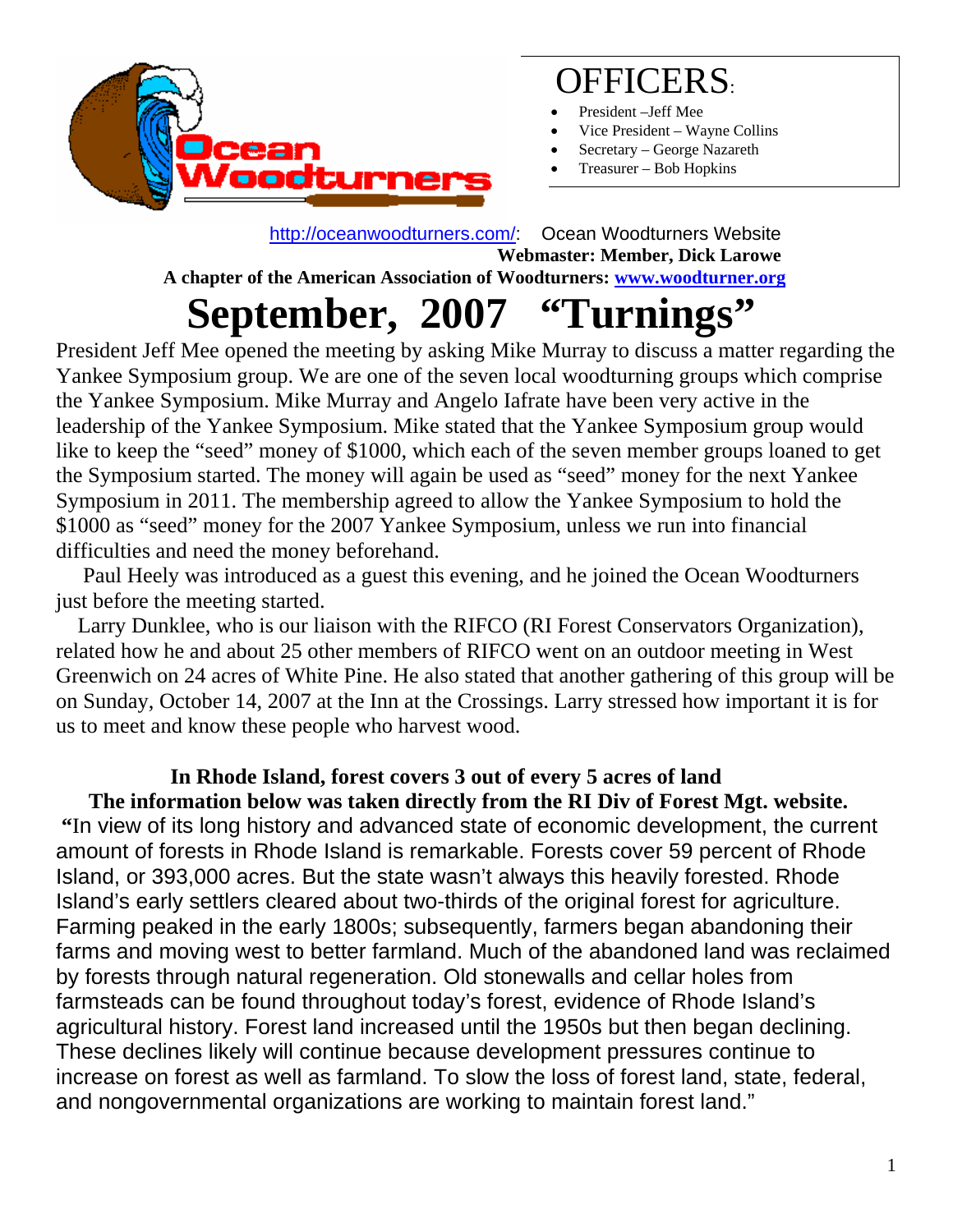Angelo Iafrate has invited Richard Raffin to come to Rhode Island in June of 2008 for an all day hands-on session with paying members at his home workshop. If we also want to have him for a Saturday demonstration that same weekend, we will use the North Kingstown Community Center. We would also ask him to donate his turnings produced that day to our club for us to auction off.

 Wayne Collins announced that the Tiverton Middle School turning group will have another Craft show in the Tiverton Middle School cafeteria area on Saturday, November10, this year from 9:00 AM to 4:00 PM.

#### **Demonstration**

Angelo Iafrate brought every chuck he owns for this comprehensive demonstration, which is more chucks than anyone could imagine. Some were screw chucks from years ago as well as more recent ones. He also had some that he made himself for specific purposes, as well as a few vacuum chucks. Angelo explained the workings of each chuck in specific detail, as only he can do. It was a very interesting demonstration, especially for a guy like me, who uses one chuck for all his turnings.



**Angelo Iafrate demonstrating with his vast array of chucks**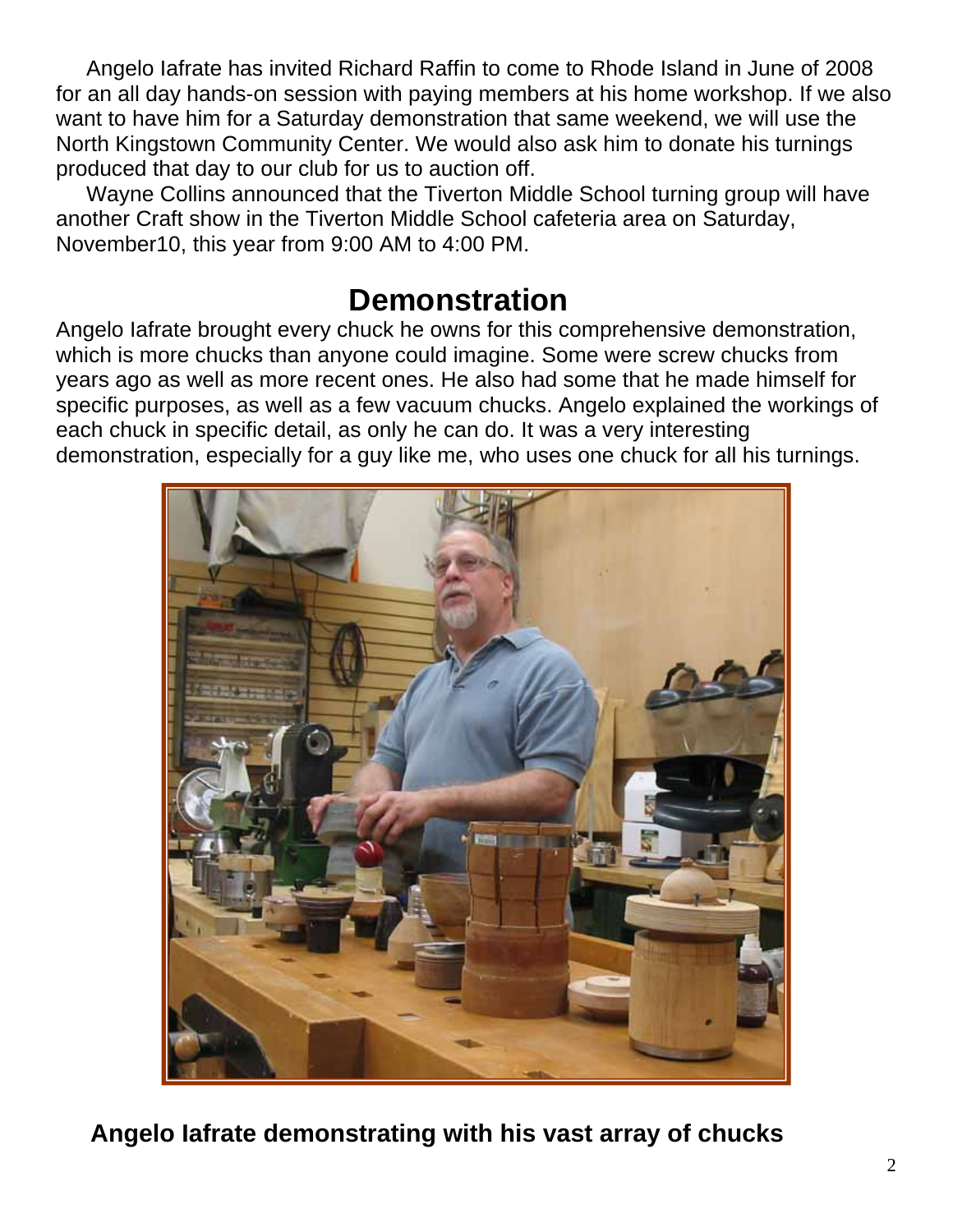## **Show and Tell**









 **Segmented Bowl Bird Houses Bottle Stoppers 2 Apple Bowls** 

**George Dick Rinkaus Ed Dowd Richard Murphy**

## **Our first Learn and Turn, Saturday, Aug. 25 At Jeff Mee's workshop**

In attendance were Earl Randall, Robert Otto, Paul Tavares, Gene Amaral, Chuck Dawson, Jack Daly, Fred Parker, Paul Heely, Frank Iafrate, Angelo Iafrate and Jeff Mee. Jeff reported that the event was a great success, and everyone had a good time and all appeared very enthusiastic.

 Angelo did most of the instruction. Jeff said that the event left him so inspired to turn something that, after everyone left at 4:00 PM, he took a piece of spalted maple that one of the members had given him, and he turned a wide-mouth vessel. Hopefully he will have this vessel at the Show and Tell at the September 20th meeting.

Below are 4 of the photos taken at the Learn and Turn